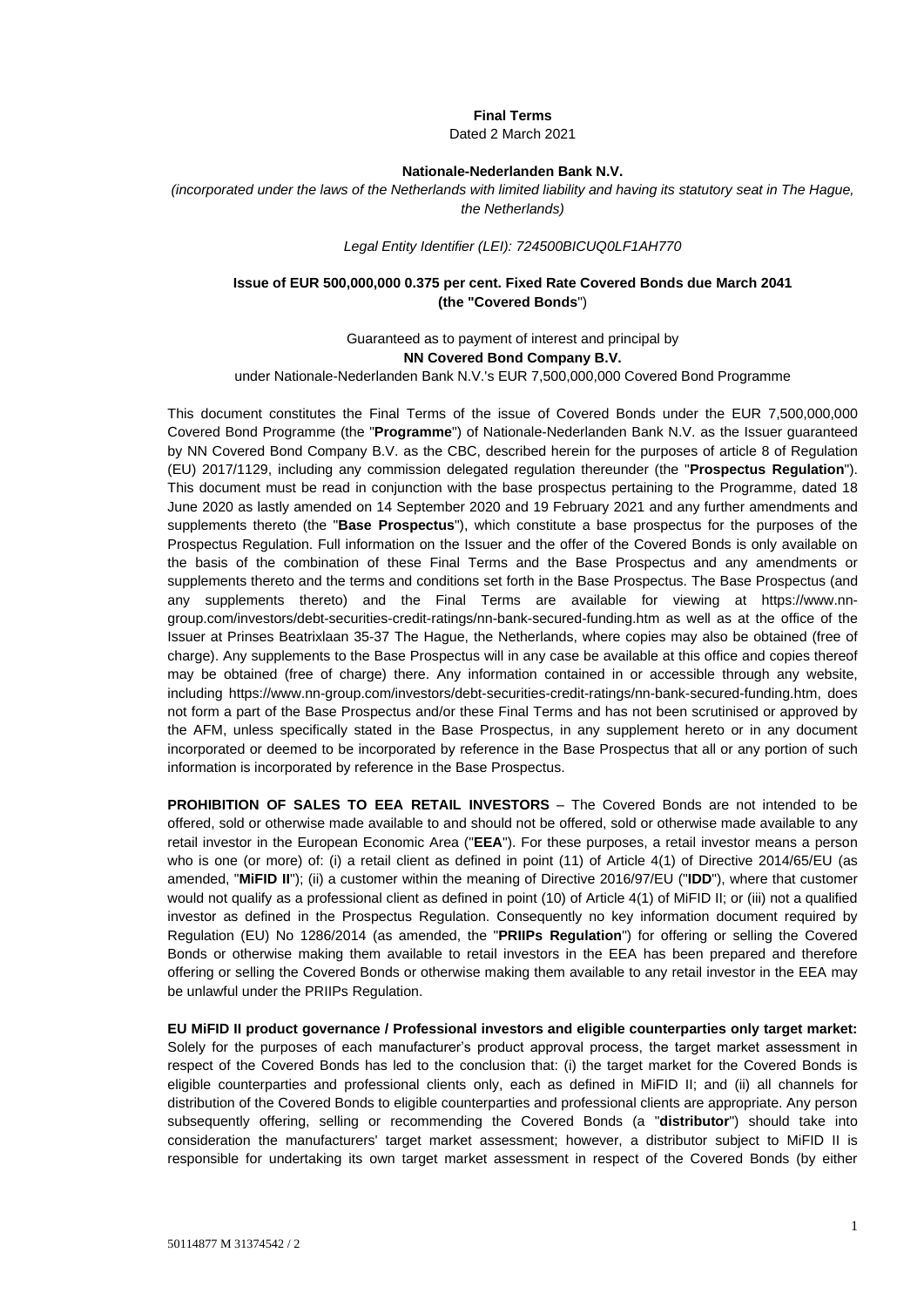adopting or refining the manufacturers' target market assessment) and determining appropriate distribution channels.

**PROHIBITION OF SALES TO UK RETAIL INVESTORS** - The Covered Bonds are not intended to be offered, sold or otherwise made available to and should not be offered, sold or otherwise made available to any retail investor in the United Kingdom ("**UK**"). For these purposes, a retail investor means a person who is one (or more) of: (i) a retail client, as defined in point (8) of Article 2 of Regulation (EU) No 2017/565 as it forms part of domestic law by virtue of the European Union (Withdrawal) Act 2018 ("**EUWA**"); (ii) a customer within the meaning of the provisions of the FSMA and any rules or regulations made under the FSMA to implement Directive (EU) 2016/97, where that customer would not qualify as a professional client, as defined in point (8) of Article 2(1) of Regulation (EU) No 600/2014 as it forms part of domestic law by virtue of the EUWA; or (iii) not a qualified investor as defined in Article 2 of Regulation (EU) 2017/1129 as it forms part of domestic law by virtue of the EUWA. Consequently no key information document required by Regulation (EU) No 1286/2014 as it forms part of domestic law by virtue of the EUWA (the "**UK PRIIPs Regulation**") for offering or selling the Covered Bonds or otherwise making them available to retail investors in the UK has been prepared and therefore offering or selling the Covered Bonds or otherwise making them available to any retail investor in the UK may be unlawful under the UK PRIIPs Regulation.

**UK MiFIR product governance / Professional investors and ECPs only target market** – Solely for the purposes of each manufacturer's product approval process, the target market assessment in respect of the Covered Bonds has led to the conclusion that: (i) the target market for the Covered Bonds is only eligible counterparties, as defined in the FCA Handbook Conduct of Business Sourcebook ("**COBS**"), and professional clients, as defined in Regulation (EU) No 600/2014 as it forms part of domestic law by virtue of the European Union (Withdrawal) Act 2018 ("**UK MiFIR**"); and (ii) all channels for distribution of the Covered Bonds to eligible counterparties and professional clients are appropriate. Any person subsequently offering, selling or recommending the Covered Bonds (a "**distributor**") should take into consideration the manufacturers' target market assessment; however, a distributor subject to the FCA Handbook Product Intervention and Product Governance Sourcebook (the "**UK MiFIR Product Governance Rules**") is responsible for undertaking its own target market assessment in respect of the Covered Bonds (by either adopting or refining the manufacturers' target market assessment) and determining appropriate distribution channels.

The Covered Bonds and the Guarantee have not been and will not be registered under the Securities Act of 1933, as amended (the "**Securities Act**"), or the securities laws of any state of the U.S. or other jurisdiction. The securities may not be offered or sold within the U.S. or to, or for the account or benefit of, U.S. persons (as defined in Regulation S), except pursuant to an exemption from, or in a transaction not subject to, the registration requirements of the Securities Act and applicable state or local securities laws. Accordingly, the Covered Bonds are being offered, sold or delivered only to non-U.S. persons (as defined in Regulation S) outside the U.S. in reliance on Regulation S.

These Final Terms are to be read in conjunction with the Terms and Conditions (the "**Terms and Conditions**") set forth in section 5 (*Covered Bonds*) of the Base Prospectus. The Terms and Conditions as supplemented, amended and/or disapplied by these Final Terms constitute the conditions (the "**Conditions**") of the Covered Bonds. Capitalised terms not defined herein have the same meaning as in the Terms and Conditions. Certain capitalised terms in the Conditions which are not defined therein have the meaning set forth in a master definitions agreement (the "**Master Definitions Agreement**") dated 18 June 2020, as amended, supplemented, restated or otherwise modified from time to time and signed by the Issuer, the CBC, the Security Trustee, the Transferor and certain other parties. All references to numbered Conditions and sections are to Conditions and sections of the Terms and Conditions set forth in section 5 (*Covered Bonds*) of the Base Prospectus.

| 1. | (i)  | Issuer:        | Nationale-Nederlanden Bank N.V. |
|----|------|----------------|---------------------------------|
|    | (ii) | CBC:           | NN Covered Bond Company B.V.    |
|    | (i)  | Series Number: |                                 |

(ii) Tranche Number: 1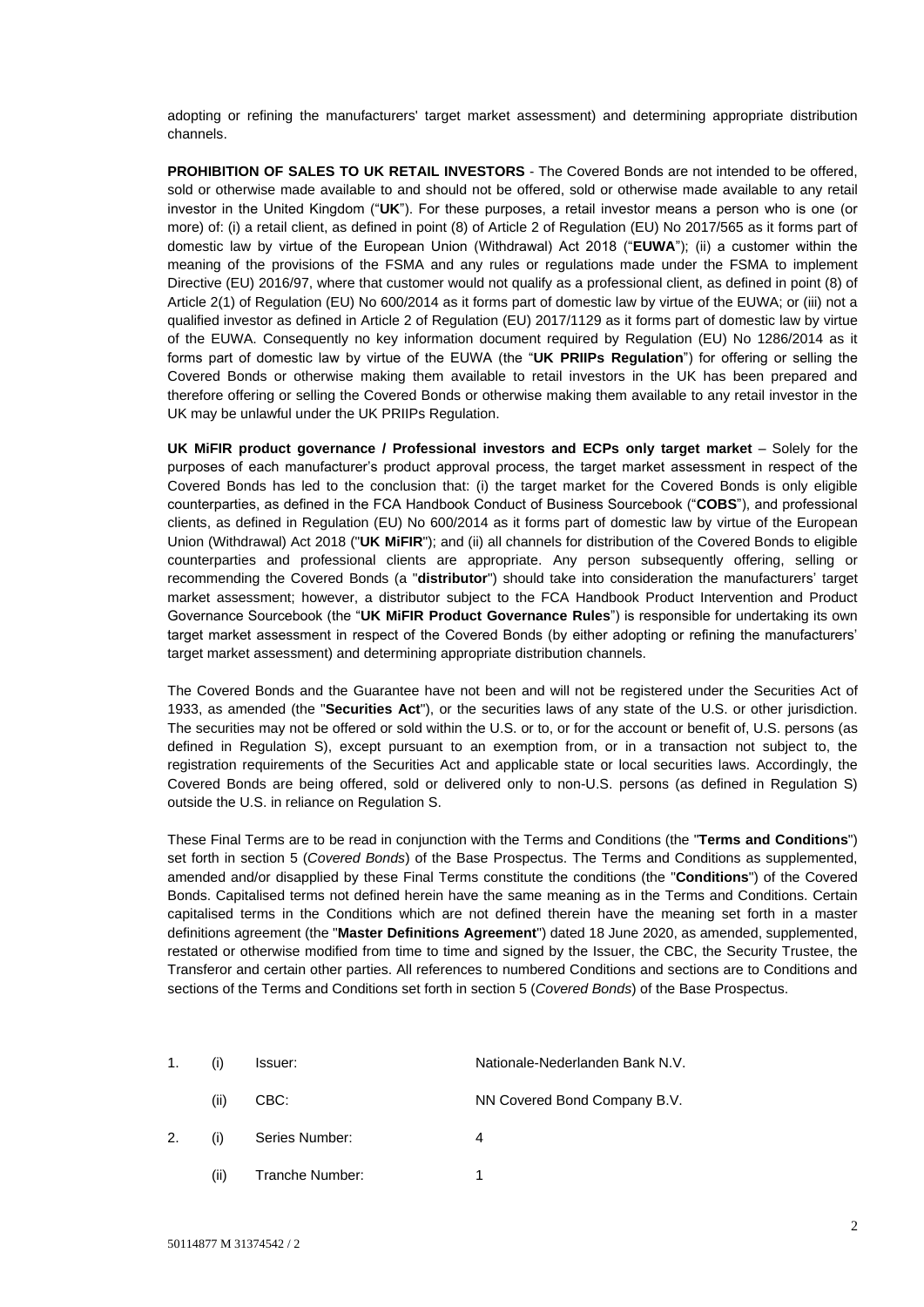| 3.                                               | Currency:                                                 |                                            | Euro ("EUR")                                                                                                                                                                                                                                                        |
|--------------------------------------------------|-----------------------------------------------------------|--------------------------------------------|---------------------------------------------------------------------------------------------------------------------------------------------------------------------------------------------------------------------------------------------------------------------|
| 4.                                               | Aggregate Nominal Amount:                                 |                                            | EUR 500,000,000                                                                                                                                                                                                                                                     |
| 5.                                               | <b>Issue Price of Tranche:</b>                            |                                            | 99.750 per cent. of the Aggregate Nominal Amount                                                                                                                                                                                                                    |
| 6.                                               | (i)                                                       | Specified Denomination(s):                 | EUR 100,000                                                                                                                                                                                                                                                         |
|                                                  | (ii)                                                      | <b>Calculation Amount:</b>                 | EUR 100,000                                                                                                                                                                                                                                                         |
| 7.                                               | (i)                                                       | <b>Issue Date:</b>                         | 4 March 2021                                                                                                                                                                                                                                                        |
|                                                  | (ii)                                                      | Interest Commencement Date:                | <b>Issue Date</b>                                                                                                                                                                                                                                                   |
| 8.                                               |                                                           | <b>Maturity Date:</b>                      | 4 March 2041                                                                                                                                                                                                                                                        |
|                                                  |                                                           | Extended Due for Payment Date:             | 4 March 2042                                                                                                                                                                                                                                                        |
| 9.                                               | Interest Basis:                                           |                                            | In respect of the period from and including the Interest<br>Commencement Date to (but excluding) the Maturity Date:<br>0.375 per cent. Fixed Rate                                                                                                                   |
|                                                  |                                                           |                                            | If payment of the Guaranteed Final Redemption Amount is<br>deferred in whole or in part, for the period from (and<br>including) the Maturity Date to (and excluding) the Extended<br>Due for Payment Date: 1-month EURIBOR + 0.02 per cent.<br><b>Floating Rate</b> |
| 10.                                              |                                                           | Redemption/Payment Basis:                  | Redemption at par                                                                                                                                                                                                                                                   |
| 11.                                              | Change of Interest Basis or Redemption/<br>Payment Basis: |                                            | The Interest Basis will change from 0.375 per cent. Fixed<br>Rate to 1-month EURIBOR + 0.02 per cent. Floating Rate on<br>the Maturity Date                                                                                                                         |
| 12.                                              | Put/Call Options:                                         |                                            | Not Applicable                                                                                                                                                                                                                                                      |
| 13.                                              | Status of the Covered Bonds:                              |                                            | Unsubordinated, unsecured, guaranteed                                                                                                                                                                                                                               |
| 14.                                              | Status of the Guarantee:                                  |                                            | Unsubordinated, secured (indirectly, through a parallel debt),<br>unguaranteed                                                                                                                                                                                      |
| PROVISIONS RELATING TO INTEREST (IF ANY) PAYABLE |                                                           |                                            |                                                                                                                                                                                                                                                                     |
| 15.                                              |                                                           | <b>Fixed Rate Covered Bond Provisions:</b> | Applicable from (and including) the Issue Date to (but<br>excluding) the Maturity Date                                                                                                                                                                              |
|                                                  | (i)                                                       | Rate(s) of Interest:                       | 0.375 per cent. per annum payable annually in arrear                                                                                                                                                                                                                |
|                                                  | (ii)                                                      | Interest Payment Date(s):                  | 4 March in each year up to and including the Maturity Date                                                                                                                                                                                                          |
|                                                  | (iii)                                                     | Fixed Coupon Amount(s):                    | EUR 375 per Calculation Amount                                                                                                                                                                                                                                      |
|                                                  | (iv)                                                      | Broken Amount(s):                          | Not Applicable                                                                                                                                                                                                                                                      |

- (v) Business Day Convention
	- Business Day Convention Following Business Day Convention - Adjustment or Unadjustment Unadjusted for Interest Period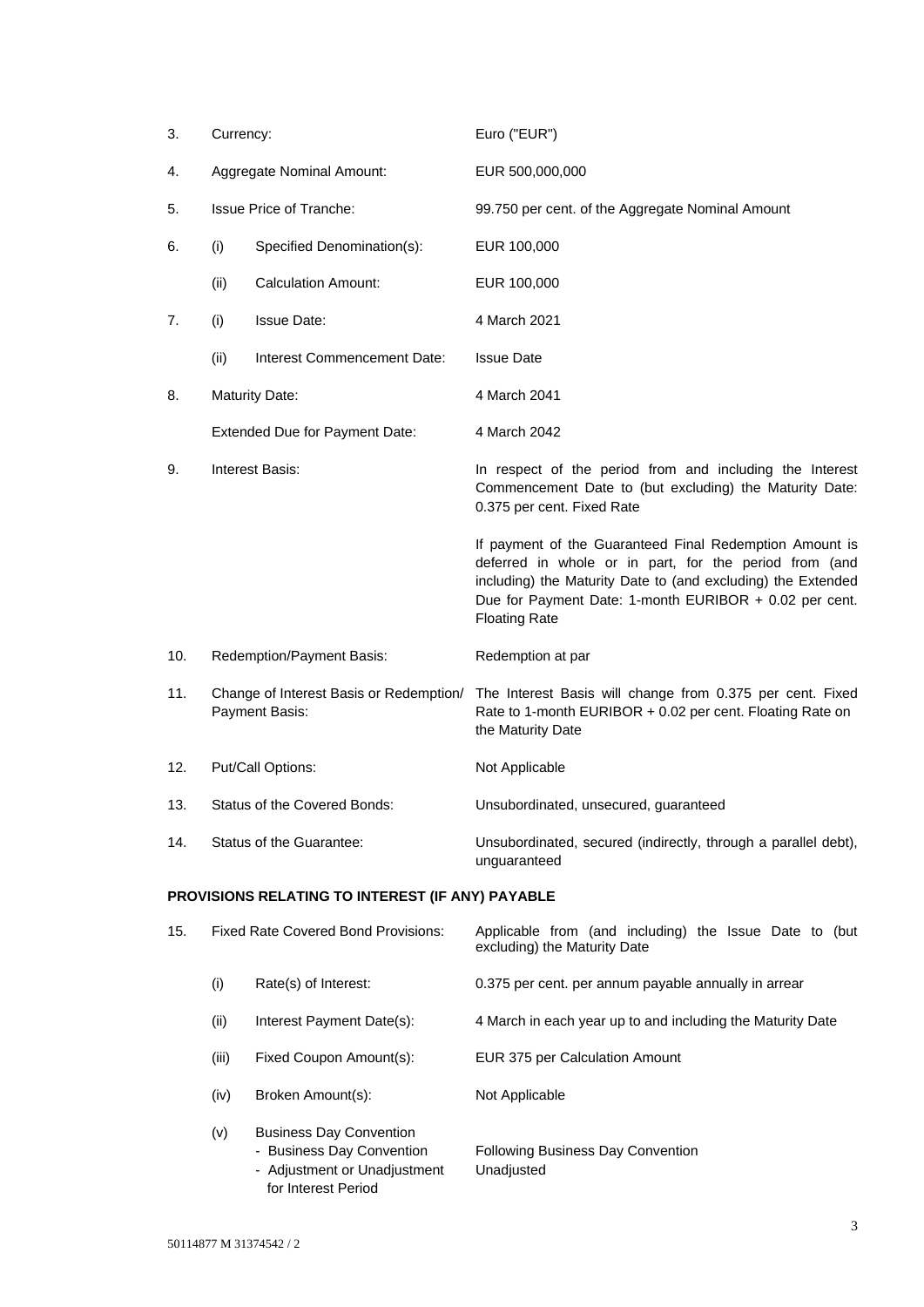|     | (vi)                 | Fixed Day Count Fraction:                                                                                                | Actual/Actual (ICMA)                                                                                                                                               |
|-----|----------------------|--------------------------------------------------------------------------------------------------------------------------|--------------------------------------------------------------------------------------------------------------------------------------------------------------------|
|     |                      | 16. Floating Rate Covered Bond Provisions                                                                                | Applicable from (and including) the Maturity Date to (but<br>excluding) the Extended Due for Payment Date                                                          |
|     | (i)                  | Specified Period(s)/                                                                                                     | 4 <sup>th</sup> day of each month from (but excluding) the Maturity Date<br>Specified Interest Payment Dates: to (and including) the Extended Due for Payment Date |
|     | (ii)                 | <b>Business Day Convention:</b><br>- Business Day Convention:                                                            | Modified Following Business Day Convention                                                                                                                         |
|     |                      | - Adjustment or Unadjustment<br>for Interest Period:                                                                     | Adjusted                                                                                                                                                           |
|     | (iii)                | Additional Business Centre(s):                                                                                           | Not Applicable                                                                                                                                                     |
|     | (iv)                 | Manner in which the Rate of<br>Interest and Floating Interest<br>Amount is<br>to be determined:                          | Screen Rate Determination                                                                                                                                          |
|     | (v)                  | Party responsible for calculating<br>the Rate of Interest and interest<br>Amount (if not the Principal<br>Paying Agent): | <b>Principal Paying Agent</b>                                                                                                                                      |
|     | (vi)                 | Screen Rate Determination:<br>Reference Rate:                                                                            | Yes<br>1-month EURIBOR                                                                                                                                             |
|     |                      | $\overline{\phantom{0}}$                                                                                                 | Interest Determination Date(s): Second day on which the TARGET2 is open prior to the start<br>of each Interest Period                                              |
|     |                      | Relevant Screen Page:<br>-                                                                                               | <b>Reuters EURIBOR 01</b>                                                                                                                                          |
|     |                      | Relevant Time:                                                                                                           | 11.00 a.m. Brussels time                                                                                                                                           |
|     |                      | <b>Relevant Financial Centre:</b>                                                                                        | Euro-zone (where Euro zone means the region comprised of<br>the countries whose lawful currency is the euro)                                                       |
|     | (vii)                | ISDA Determination:                                                                                                      | No                                                                                                                                                                 |
|     | (viii)               | Margin(s):                                                                                                               | +0.02 per cent. per annum                                                                                                                                          |
|     | (ix)                 | Minimum Rate of Interest:                                                                                                | Not Applicable                                                                                                                                                     |
|     | (x)                  | Maximum Rate of Interest:                                                                                                | Not Applicable                                                                                                                                                     |
|     | (x <sub>i</sub> )    | Floating Day Count Fraction:                                                                                             | Actual/360                                                                                                                                                         |
| 17. |                      | Zero Coupon Covered Bond Provisions Not Applicable                                                                       |                                                                                                                                                                    |
|     |                      | <b>PROVISIONS RELATING TO REDEMPTION</b>                                                                                 |                                                                                                                                                                    |
| 18. | <b>Issuer Call:</b>  |                                                                                                                          | Not Applicable                                                                                                                                                     |
| 19. | <b>Investor Put:</b> |                                                                                                                          | Not Applicable                                                                                                                                                     |

20. **Final Redemption Amount** EUR 100,000 per Calculation Amount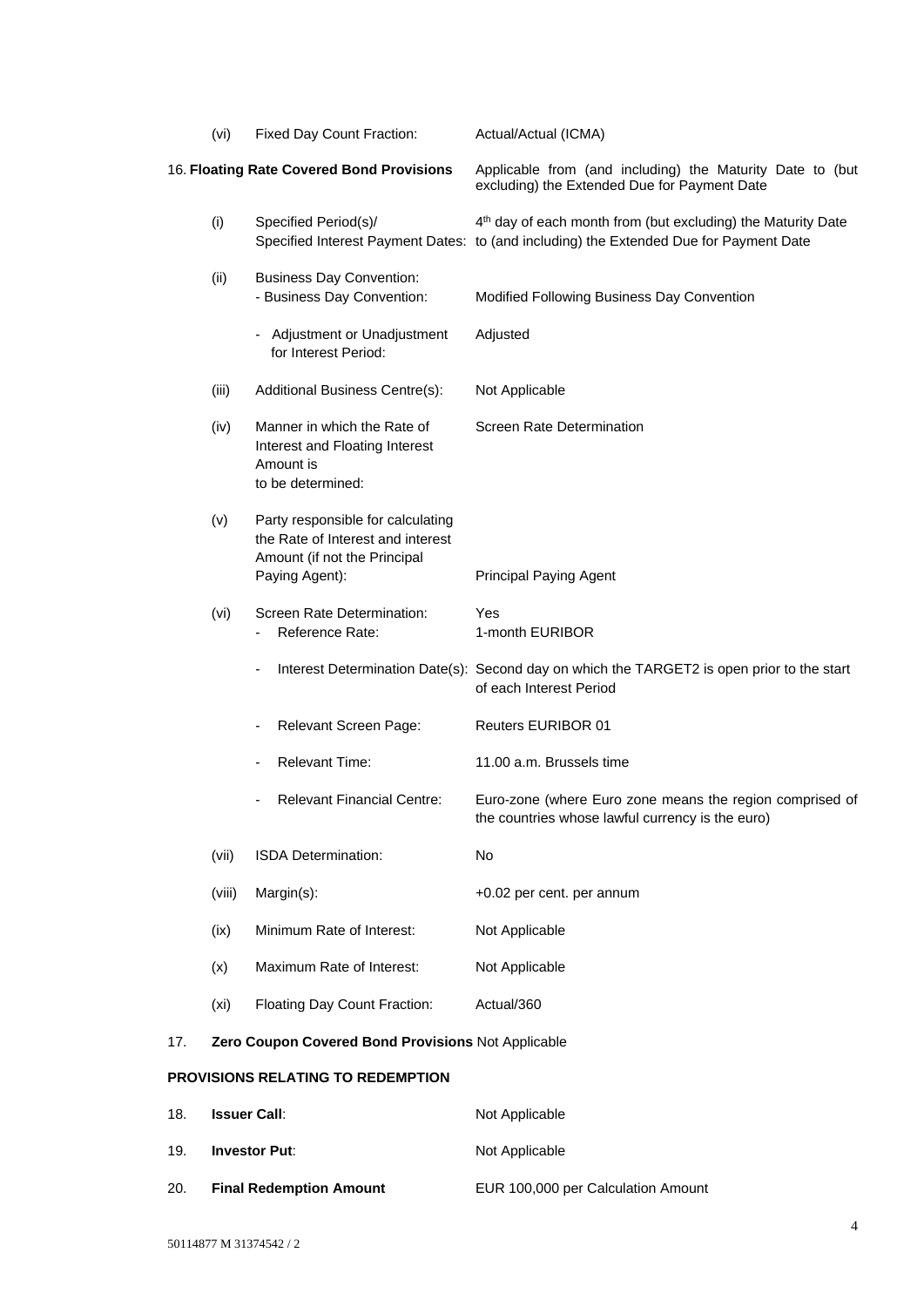Calculation Amount of each Covered Bond payable on redemption for taxation reasons, or on acceleration following an Issuer Event of Default as against the Issuer or a CBC Event of Default or other early redemption:

21. Early Redemption Amount(s) per As specified in Condition 7(e) (*Early Redemption Amounts*)

# **GENERAL PROVISIONS APPLICABLE TO THE COVERED BONDS**

| 22. |                                                                                                                        | Form of Covered Bonds:               | Bearer form                                                                                                                                                                                                                     |
|-----|------------------------------------------------------------------------------------------------------------------------|--------------------------------------|---------------------------------------------------------------------------------------------------------------------------------------------------------------------------------------------------------------------------------|
|     |                                                                                                                        |                                      | Temporary Global Covered Bond exchangeable for a<br>Permanent Global Covered Bond which is exchangeable for<br>Definitive Covered Bonds only upon the occurrence of an<br><b>Exchange Event</b>                                 |
| 23. |                                                                                                                        | New Global Note form:                | Not Applicable                                                                                                                                                                                                                  |
| 24. | a)                                                                                                                     | Exclusion of set-off:                | Not Applicable                                                                                                                                                                                                                  |
|     | b)                                                                                                                     | German Insurers:                     | Not Applicable                                                                                                                                                                                                                  |
| 25. | Additional Financial Centre(s) or other<br>special provisions relating to payment<br>Dates:                            |                                      | Not Applicable                                                                                                                                                                                                                  |
| 26. | Talons for future Coupons<br>to be attached to Definitive Covered<br>Bonds (and dates on which such Talons<br>mature): |                                      | No                                                                                                                                                                                                                              |
| 27. | <b>Consolidation Provisions:</b>                                                                                       |                                      | The provisions of Condition 18 (Further Issues) apply                                                                                                                                                                           |
|     | <b>DISTRIBUTION</b>                                                                                                    |                                      |                                                                                                                                                                                                                                 |
| 28. | Method of distribution:                                                                                                |                                      | Syndicated                                                                                                                                                                                                                      |
|     | (i)                                                                                                                    | If syndicated, names of<br>Managers: | (a) Joint-Lead Managers<br>ABN AMRO Bank N.V.<br>Coöperatieve Rabobank U.A.<br>Credit Suisse Securities Sociedad de Valores S.A.<br>Société Générale S.A.<br>UniCredit Bank AG<br>(b) Co-Lead Managers<br>Bayerische Landesbank |
|     |                                                                                                                        |                                      | DZ BANK AG Deutsche Zentral-Genossenschaftsbank,<br>Frankfurt am Main                                                                                                                                                           |
|     | (ii)                                                                                                                   | Stabilising Manager (if any):        | Not Applicable                                                                                                                                                                                                                  |
| 29. | If non-syndicated, name and address of<br>relevant Dealer:                                                             |                                      | Not Applicable                                                                                                                                                                                                                  |
|     |                                                                                                                        | <b>OTHER PROVISIONS</b>              |                                                                                                                                                                                                                                 |
| 30. | (i)                                                                                                                    | U.S. Selling Restrictions:           | Reg S Category 2, TEFRA D                                                                                                                                                                                                       |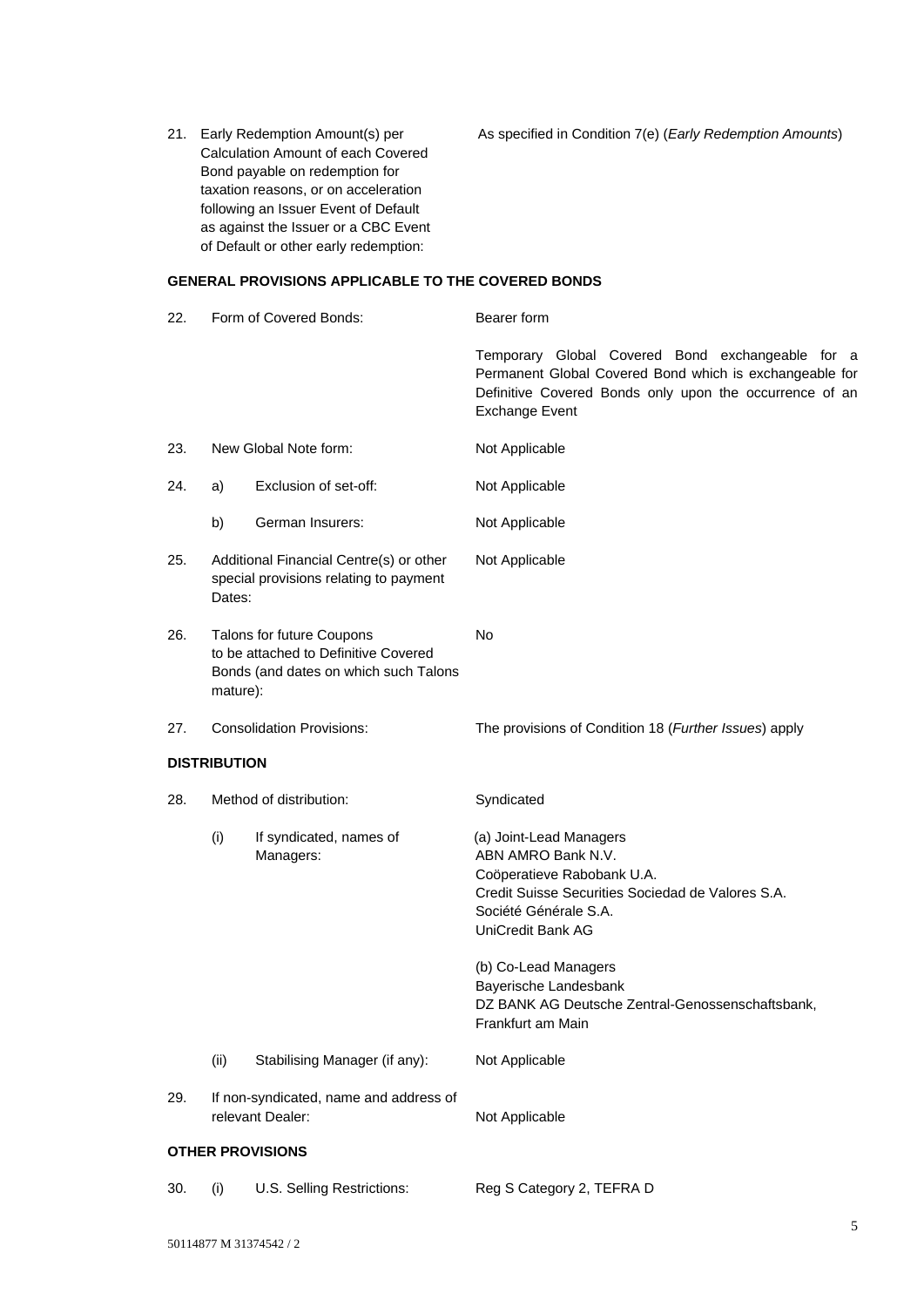- (ii) Prohibition of Sales to Belgian Applicable Consumers:
- 31. Listing:
	- (i) Listing Euronext Amsterdam
	- (ii) Admission to trading: Application has been made for the Covered Bonds to be admitted to trading on the regulated market on the official list of Euronext Amsterdam
	- (iii) Estimate of total expenses related EUR 14,500 to admission to trading:
- 32. Ratings: The Covered Bonds to be issued are expected to be rated: S&P Global Ratings Europe Limited: AAA Registration of Rating Agency: S&P Global Ratings Europe Limited is established in the EEA and registered under Regulation (EU) No 1060/2009, as amended (the "**CRA Regulation**")
- 33. Notification: Not Applicable

### 34. **Interests of Natural and Legal Persons Involved in the Issue**

Save as discussed in "*Subscription and Sale*", so far as the Issuer is aware, no person involved in the issue of the Covered Bonds has an interest material to the offer.

## 35. **USE AND ESTIMATED NET PROCEEDS**

|     | (i)                     | Estimated net proceeds:                                        | EUR 497,125,000                                                                                                                                                                                                                                           |
|-----|-------------------------|----------------------------------------------------------------|-----------------------------------------------------------------------------------------------------------------------------------------------------------------------------------------------------------------------------------------------------------|
|     | (ii)                    | Use:                                                           | For general corporate purposes of the Issuer.                                                                                                                                                                                                             |
| 36. |                         | Yield (Fixed Rate Covered Bonds only)                          |                                                                                                                                                                                                                                                           |
|     |                         | Indication of yield:                                           | 0.388 per cent. per annum, in respect of the period from (and<br>including) the Issuer Date to (but excluding) the Maturity Date<br>The yield is calculated at the Issue Date on the basis of the<br>Issue Price. It is not an indication of future yield |
| 37. | Operational Information |                                                                |                                                                                                                                                                                                                                                           |
|     | (i)                     | ISIN:                                                          | NL00150008B6                                                                                                                                                                                                                                              |
|     | (ii)                    | Common Code:                                                   | 230829870                                                                                                                                                                                                                                                 |
|     | (iii)                   | <b>WKN Code:</b>                                               | A3KMHA                                                                                                                                                                                                                                                    |
|     | (iv)                    | Other relevant code:                                           | CFI: DBFSFB<br>FISN: Bd20410304                                                                                                                                                                                                                           |
|     | (v)                     | New Global Note intended to be<br>held in a manner which would | Not Applicable                                                                                                                                                                                                                                            |

allow Eurosystem eligibility: Not applicable, means that the Covered Bond will not be held through the system of Euroclear or Clearstream, Luxembourg